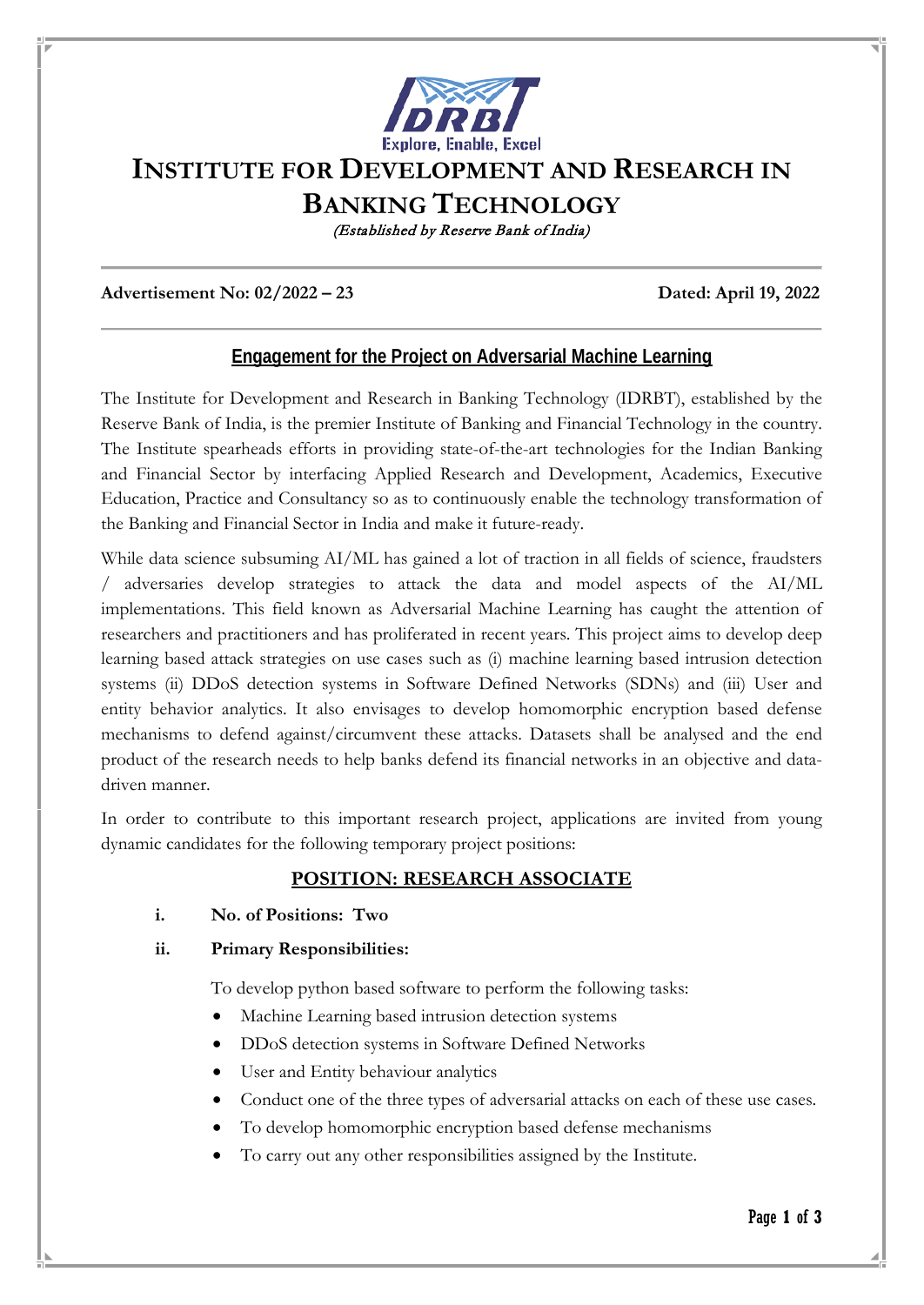#### **iii. Eligibility:**

## **(a) Educational Qualifications**

• First class regular ME/M.Tech/B.E/B.Tech or above in Computer Science Engineering or Information Technology from a recogniSed University with a consistently good academic record throughout.

## **(b) Experience**

• A minimum of one year post-qualification experience in industrial project development in the areas of Python, Machine Learning, Intrusion Detection Systems, Software Defined Networks

## **(c) Desired Skills**

- Python, Scikit learn, Tensorflow, PyTorch, M
- **iv. Term:** One year. Extendable based on the duration of the project, project requirements, performance of the candidate and fund availability.
- **v. Compensation:** All-inclusive consolidated compensation of upto Rs. 35,000/- (Rupees Thirty-Five Thousand only) per month.

### **Rules and Regulations for all these positions**

- 1. Both the above positions are purely temporary and on a contract basis under the project mode.
- 2. There is no scope whatsoever for further continuation, extension of term, absorption, regularisation, permanency, in the Institute under any circumstances
- 3. All educational qualifications must have been necessarily obtained by pursuing the courses on a full-time regular basis from recognised universities/institutions. If grades are awarded instead of marks, candidates should clearly indicate their numerical equivalent.
- 4. Relevant experience gained after the qualifying degree will only be taken into consideration.
- 5. Candidates should satisfy themselves about their eligibility for the position being applied for. Mere fulfilment of eligibility does not guarantee shortlisting for Selection Process.
- 6. Candidates should apply for the specific positions only in the format provided on the Institute's website.
- 7. Incomplete applications / not in the prescribed format / without all the required documents, will be rejected and no correspondence will be entertained by the Institute.
- 8. Candidates for these positions should enclose attested scanned copies of their Mark sheets and Certificates right from Matriculation onwards.
- 9. The candidature will be considered on the strength of the information declared in the Application. If at any stage, it is found that any information furnished is false / incorrect, the candidate has clandestine antecedents/background or if according to the Institute, the candidate does not satisfy the eligibility criteria, her/his candidature / appointment is liable to be cancelled / terminated at any point in time including after appointment, in addition to any disciplinary action as may be necessary.